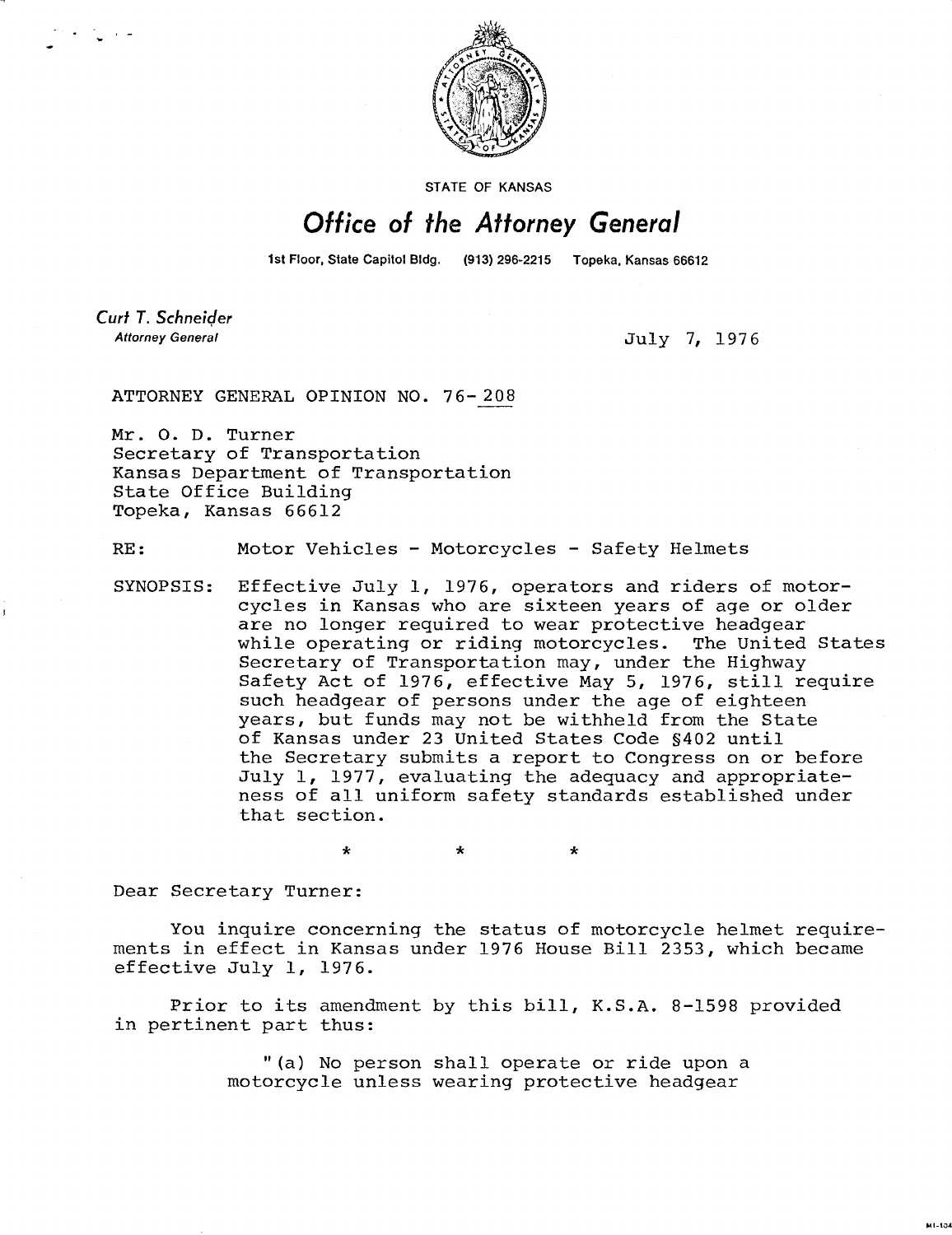Mr. O. D. Turner Page Two July 7, 1976

> which complies with standards established by the secretary of transportation."

This provision was repealed by section 2 of House Bill 2353. Section 1(a) of that bill imposes a new helmet requirement which is applicable only to persons under the age of sixteen years:

> "No person under the age of sixteen (16) shall operate or ride upon a motorcycle unless wearing protective headgear which complies with standards established by the secretary of transportion."

Thus, motorcycle operators and riders who are sixteen years or older are no longer required to wear protective headgear.

The legislature evidently intended to make repeal of the former requirement, applicable to all persons and not only those under sixteen years of age, effective only when Congress acted to eliminate the requirement that states impose similar requirements as a condition of eligibility for federal highway funds. Thus, section 1(e) of House Bill No. 2325 states thus:

> "The provisions of this section which would have the effect of permitting persons who are sixteen (16) years of age or older to operate or ride upon a motorcycle without protective headgear which complies with standards established by the secretary of transportation, shall not have that effect until the date when the Congress of the United States shall remove the authority under federal law to prohibit the making of or to reduce the amount of any grant of federal moneys to the state of Kansas for the failure to require each person operating or riding upon a motorcycle to wear protective headgear which complies with standards established by the secretary of transportation." [Emphasis supplied.]

The evident intent was to make repeal of former K.S.A. 8-1598 contingent upon and effective after congressional action. However, it is only section 1 of the bill which was made conditional upon that action. Section 2 repealed the former section, and did so absolutely and unconditionally. It is no longer in force and effect to provide a basis for prosecution of any person sixteen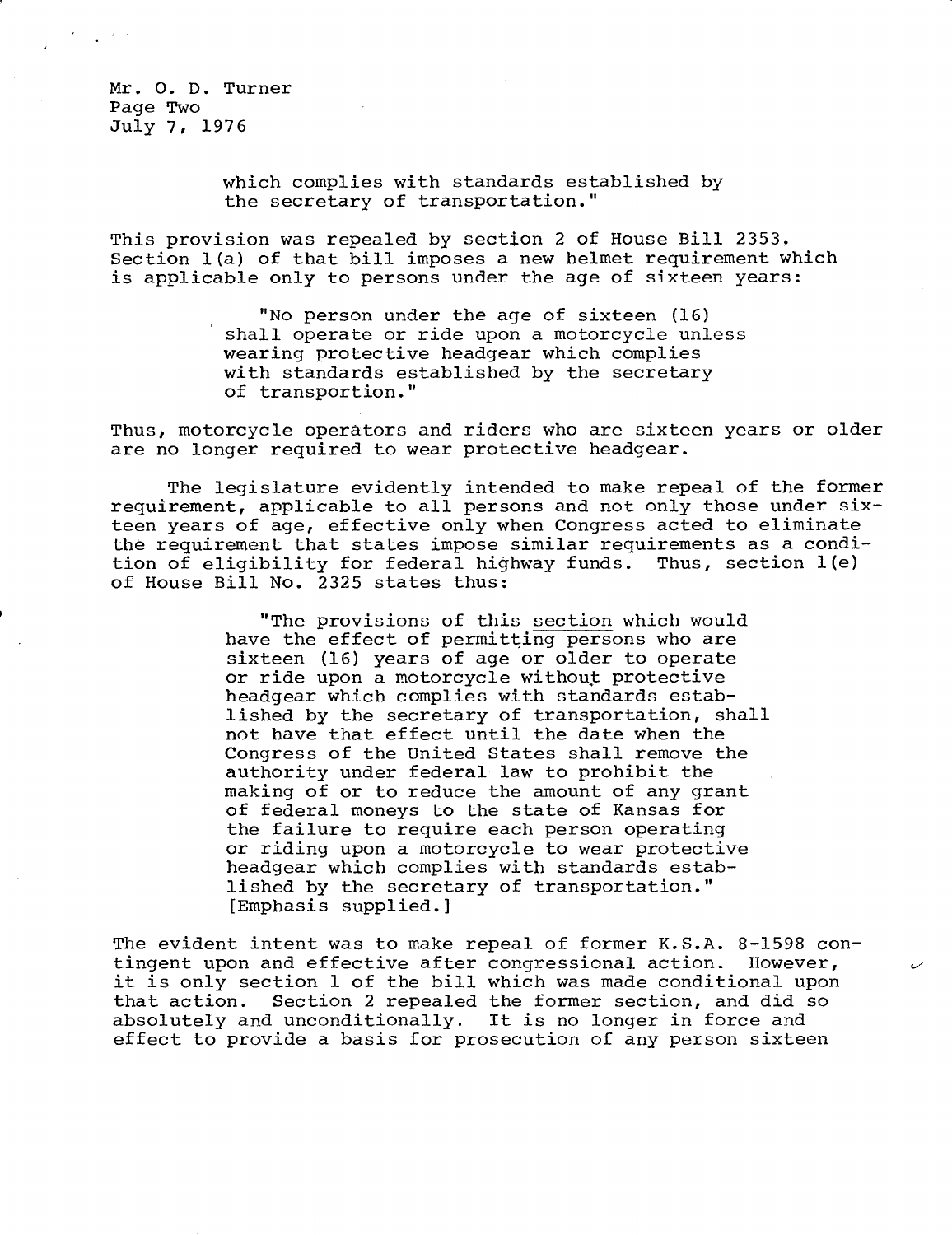Mr. O. D. Turner Page Three July 7, 1976

years of age or older for failure to wear protective headgear while operating or riding on a motorcycle.

Section 208(a) of the Highway Safety Act of 1976, Pub.L. 94-280, effective May 5, 1976, amends a portion of 23 U.S.C. §402 to state thus:

> "For the purpose of the seventh sentence of this subsection, a highway safety program approved by the Secretary shall not include any requirement that a State implement such a program by adopting or enforcing any law, rule, or regulation based on a standard promulgated by the Secretary under this section requiring any motorcycle operator eighteen years of age or older or passenger eighteen years of age or older to wear a safety helmet when operating or riding a motorcycle upon the streets and highways of that State . . . . "

Thus, the United States Secretary of Transportation may still require that a state adopt a law, rule or regulation based on a standard requiring any motorcycle operator or rider under the age of 18 to wear a safety helmet. Should the Secretary do so, Kansas would be unable to comply at the present time, because our present law extends this requirement only to persons 15 and under.

It appears, however, that Congress may have forestalled such action at least until July 1, 1977. Section 208(b) of the Highway Safety Act of 1976 states thus:

> "The Secretary of Transportation shall, in cooperation with the States, conduct an evaluation of the adequacy and appropriateness of all uniform safety standards established under section 402 of title 23 of the United States Code which are in effect on the date of enactment of this Act. The Secretary shall report his findings, together with his recommendations, including but not limited to, the need for revision or consolidation of existing standards and the establishment of new standards, to Congress on or before July 1, 1977. Until such report is submitted, the Secretary shall not, pursuant to subsection (c) of section 402 of title 23, United States Code, withhold any apportionment or any funds apportioned to any State because such State is failing to implement a highway safety program approved by the Secretary in accordance with such section 402." [Emphasis supplied.]